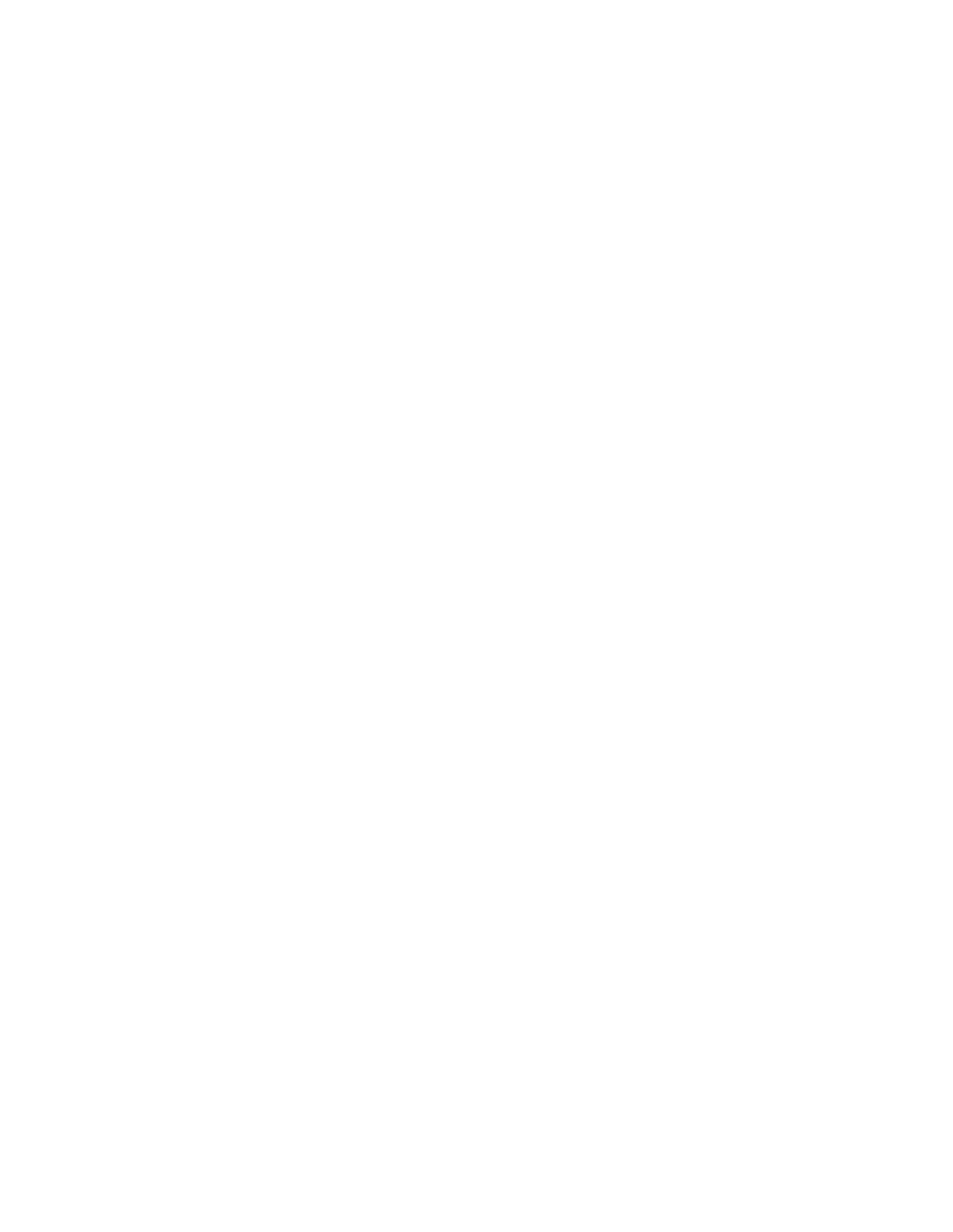#### Existing Conditions

### TRAFFIC NOISE LEVELS AND NOISE CONTOURS

Project Number: 1A Existing Conditions Project Name: Livermore Chick-fil-A

| Hexagon (2020)<br>$L_{dn}$ :<br>Dav | CNEL:   | X     |
|-------------------------------------|---------|-------|
|                                     |         |       |
|                                     | Evening | Night |
| 77.70%                              | 12.70%  | 9.60% |
| 87.43%                              | 5.05%   | 7.52% |
| 89.10%                              | 2.84%   | 8.06% |
|                                     |         |       |

|                                 |       |        |        | Design |        |        | Vehicle Mix |         |                          |                          | Distance from Centerline of Roadway      |     |
|---------------------------------|-------|--------|--------|--------|--------|--------|-------------|---------|--------------------------|--------------------------|------------------------------------------|-----|
| <b>Analysis Condition</b>       |       | Median | ADT    | Speed  | Alpha  | Medium | Heavy       | CNEL at |                          |                          | Distance to Contour                      |     |
| Roadway, Segment                | Lanes | Width  | Volume | (mph)  | Factor | Trucks | Trucks      |         |                          |                          | 100 Feet 70 CNEL 65 CNEL 60 CNEL 55 CNEL |     |
|                                 |       |        |        |        |        |        |             |         |                          |                          |                                          |     |
| <b>N. Livermore Ave.</b>        |       |        |        |        |        |        |             |         |                          |                          |                                          |     |
| I-580 Underpass                 |       | 9      | 11.448 | 40     | 0.5    | $.8\%$ | 0.1%        | 60.1    |                          | -                        | 101                                      | 219 |
| I-580 to Arroyo Plaza           |       | 20     | 21.051 | 40     | 0.5    | $.8\%$ | 0.1%        | 62.8    | -                        | 72                       | 155                                      | 333 |
| Arroyo Plaza to Las Positas Rd. |       | 5      | 19.449 | 40     | 0.5    | .8%    | 0.1%        | 62.4    | -                        | 67                       | 144                                      | 310 |
| Las Positas Rd. to Portola Ave. |       | 15     | 21.195 | 30     | 0.5    | .8%    | 0.1%        | 59.8    | $\overline{\phantom{a}}$ | $\overline{\phantom{0}}$ | 97                                       | 210 |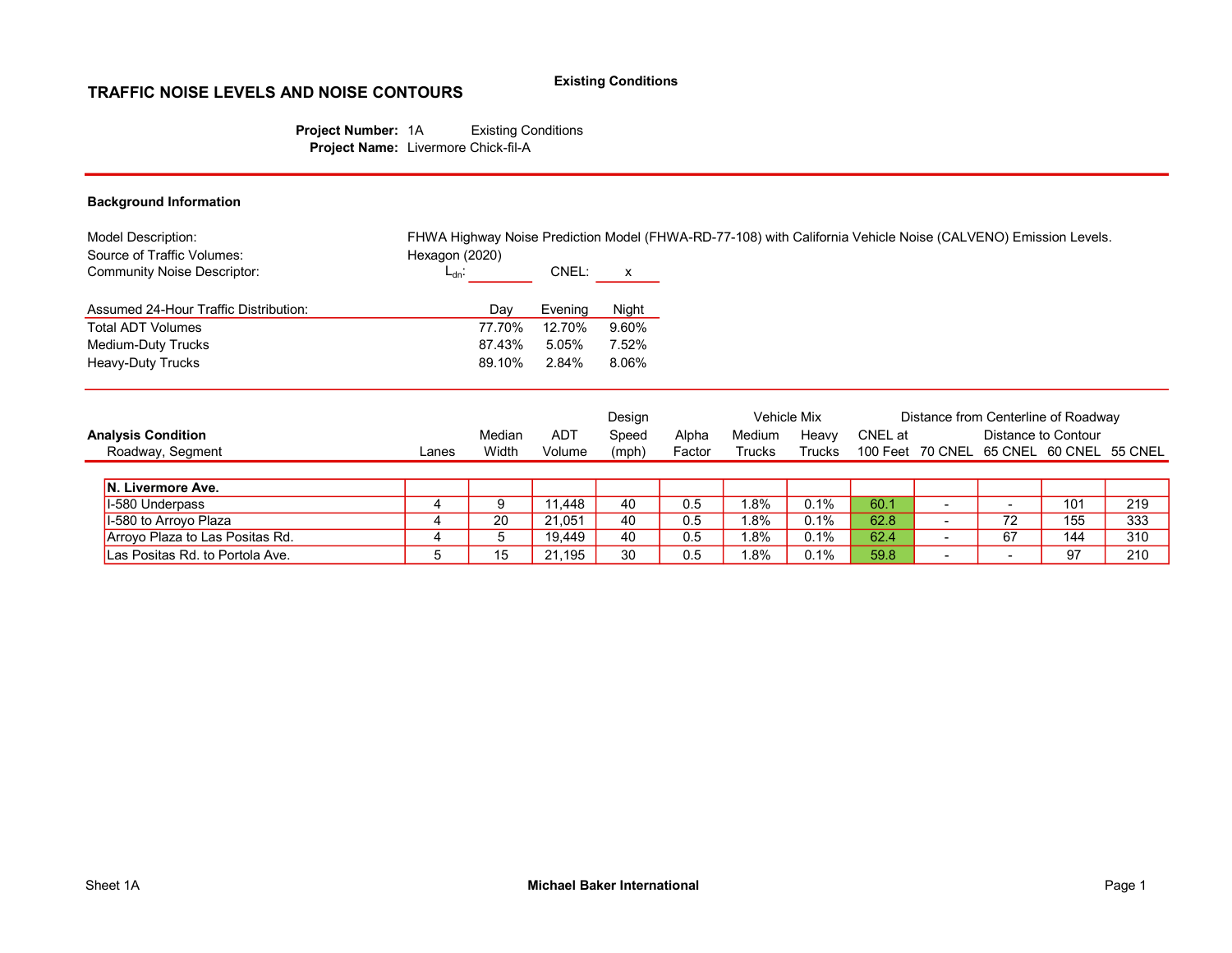#### Existing Plus Project Conditions

# TRAFFIC NOISE LEVELS AND NOISE CONTOURS

Project Number: 1B Background Conditions Plus Project Project Name: Livermore Chick-fil-A

| <b>Model Description:</b>                                 |                              |         |              |             | FHWA Highway Noise Prediction Model (FHWA-RD-77-108) with California Vehicle Noise (CALVENO) Emission Levels. |
|-----------------------------------------------------------|------------------------------|---------|--------------|-------------|---------------------------------------------------------------------------------------------------------------|
| Source of Traffic Volumes:<br>Community Noise Descriptor: | Hexagon (2020)<br>$L_{dn}$ : | CNEL:   | $\mathsf{x}$ |             |                                                                                                               |
| Assumed 24-Hour Traffic Distribution:                     | Dav                          | Evening | Night        |             |                                                                                                               |
| Total ADT Volumes                                         | 77.70%                       | 12.70%  | 9.60%        |             |                                                                                                               |
| Medium-Duty Trucks                                        | 87.43%                       | 5.05%   | 7.52%        |             |                                                                                                               |
| Heavy-Duty Trucks                                         | 89.10%                       | 2.84%   | 8.06%        |             |                                                                                                               |
|                                                           |                              |         | Design       | Vehicle Mix | Distance from Centerline of Roadway                                                                           |

| <b>Analysis Condition</b>       |       | Median | <b>ADT</b> | Speed | Alpha  | Medium        | Heavv         | CNEL at |                          |        | Distance to Contour                      |     |
|---------------------------------|-------|--------|------------|-------|--------|---------------|---------------|---------|--------------------------|--------|------------------------------------------|-----|
| Roadway, Segment                | Lanes | Width  | Volume     | (mph) | Factor | <b>Trucks</b> | <b>Trucks</b> |         |                          |        | 100 Feet 70 CNEL 65 CNEL 60 CNEL 55 CNEL |     |
|                                 |       |        |            |       |        |               |               |         |                          |        |                                          |     |
| <b>N. Livermore Ave.</b>        |       |        |            |       |        |               |               |         |                          |        |                                          |     |
| I-580 Underpass                 |       |        | 11.952     | 40    | 0.5    | $.8\%$        | 0.1%          | 60.3    | $\overline{\phantom{0}}$ |        | 104                                      | 225 |
| 1-580 to Arroyo Plaza           |       | 20     | 22.023     | 40    | 0.5    | .8%           | 0.1%          | 63.0    |                          | 74     | 159                                      | 343 |
| Arroyo Plaza to Las Positas Rd. |       |        | 20.016     | 40    | 0.5    | $.8\%$        | 0.1%          | 62.5    | -                        | 68     | 147                                      | 316 |
| Las Positas Rd. to Portola Ave. |       | 15     | 22.059     | 30    | 0.5    | .8%           | 0.1%          | 60.0    | $\overline{\phantom{0}}$ | $\sim$ | 100                                      | 216 |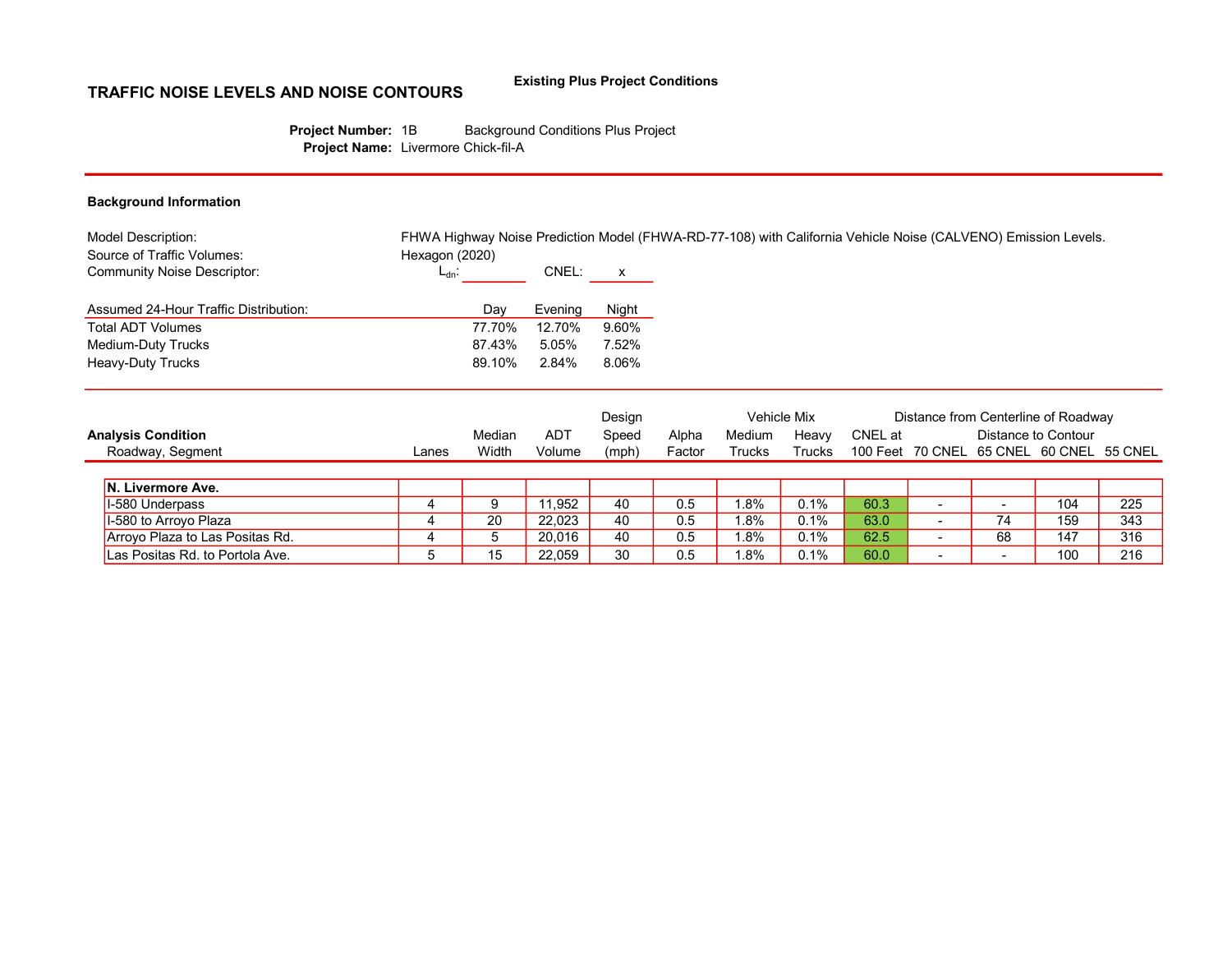#### Cumulative No Project Conditions

# TRAFFIC NOISE LEVELS AND NOISE CONTOURS

Project Number: 2A Cumulative Conditions Project Name: Livermore Chick-fil-A

| Model Description:                                               |                              |         |       | FHWA Highway Noise Prediction Model (FHWA-RD-77-108) with California Vehicle Noise (CALVENO) Emission Levels. |
|------------------------------------------------------------------|------------------------------|---------|-------|---------------------------------------------------------------------------------------------------------------|
| Source of Traffic Volumes:<br><b>Community Noise Descriptor:</b> | Hexagon (2020)<br>$L_{dn}$ : | CNEL:   | X     |                                                                                                               |
| Assumed 24-Hour Traffic Distribution:                            | Dav                          | Evening | Night |                                                                                                               |
| <b>Total ADT Volumes</b>                                         | 77.70%                       | 12.70%  | 9.60% |                                                                                                               |
| Medium-Duty Trucks                                               | 87.43%                       | 5.05%   | 7.52% |                                                                                                               |
| <b>Heavy-Duty Trucks</b>                                         | 89.10%                       | 2.84%   | 8.06% |                                                                                                               |
|                                                                  |                              |         |       |                                                                                                               |

|                                 |       |             |        | Design |        |               | Vehicle Mix |         |    | Distance from Centerline of Roadway      |     |
|---------------------------------|-------|-------------|--------|--------|--------|---------------|-------------|---------|----|------------------------------------------|-----|
| <b>Analysis Condition</b>       |       | Median      | ADT    | Speed  | Alpha  | Medium        | Heavy       | CNEL at |    | Distance to Contour                      |     |
| Roadway, Segment                | Lanes | Width       | Volume | (mph)  | Factor | <b>Trucks</b> | Trucks      |         |    | 100 Feet 70 CNEL 65 CNEL 60 CNEL 55 CNEL |     |
|                                 |       |             |        |        |        |               |             |         |    |                                          |     |
| IN. Livermore Ave.              |       |             |        |        |        |               |             |         |    |                                          |     |
| I-580 Underpass                 |       | 9           | 17.397 | 40     | 0.5    | $.8\%$        | 0.1%        | 61.9    | 62 | 134                                      | 289 |
| I-580 to Arroyo Plaza           |       | 20          | 27.477 | 40     | 0.5    | $.8\%$        | 0.1%        | 64.0    | 86 | 185                                      | 398 |
| Arroyo Plaza to Las Positas Rd. |       | $\mathbf b$ | 26.964 | 40     | 0.5    | . 8%          | 0.1%        | 63.8    | 83 | 179                                      | 385 |
| Las Positas Rd. to Portola Ave. |       | 15          | 29.349 | 30     | 0.5    | .8%           | 0.1%        | 61.2    | -  | 121                                      | 261 |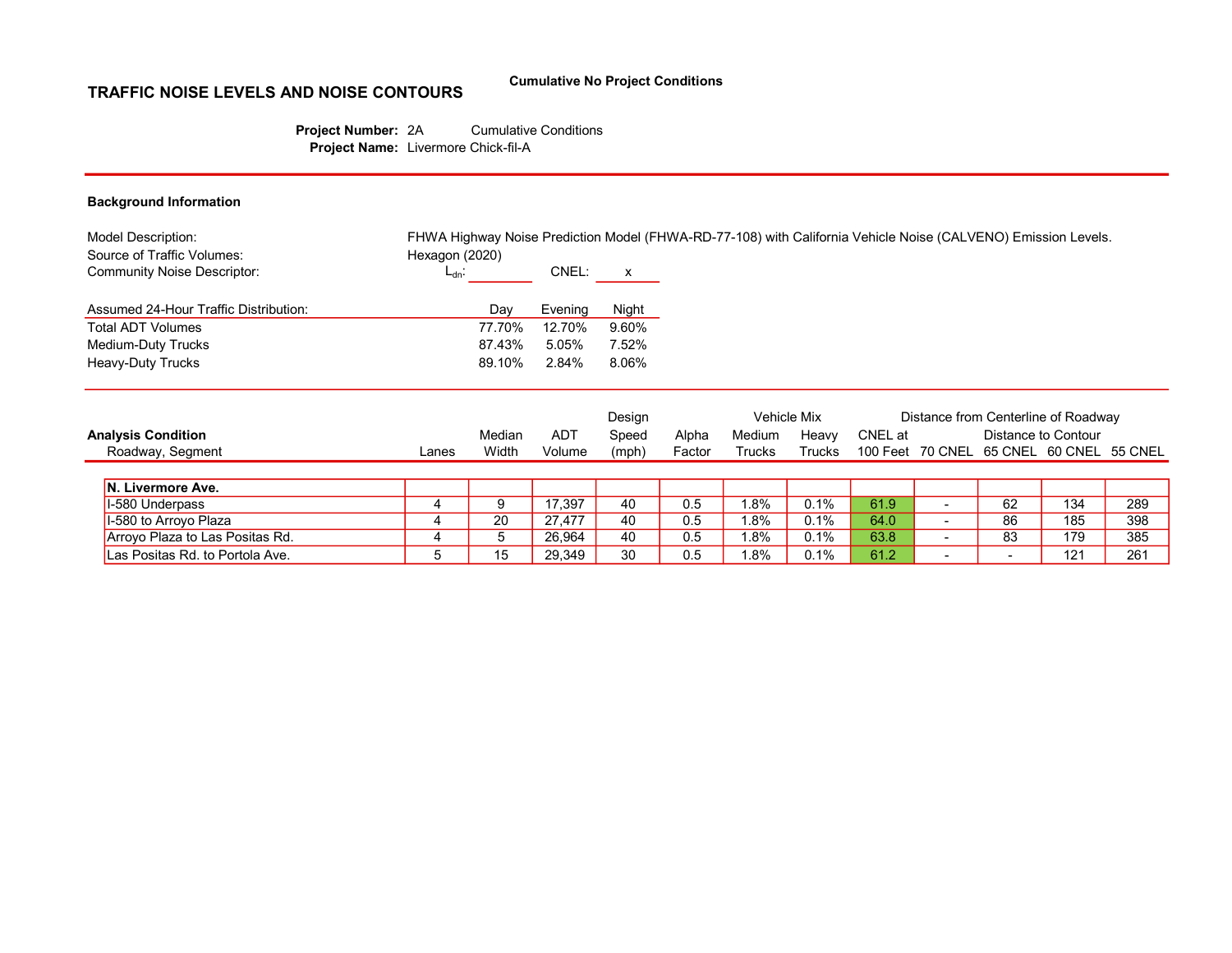#### Cumulative Plus Project Conditions

## TRAFFIC NOISE LEVELS AND NOISE CONTOURS

Project Number: 2B Cumulative Conditions Plus Project Project Name: Livermore Chick-fil-A

| Model Description:                                        | FHWA Highway Noise Prediction Model (FHWA-RD-77-108) with California Vehicle Noise (CALVENO) Emission Levels. |         |       |
|-----------------------------------------------------------|---------------------------------------------------------------------------------------------------------------|---------|-------|
| Source of Traffic Volumes:<br>Community Noise Descriptor: | Hexagon (2020)<br>$L_{dn}$ :                                                                                  | CNEL:   | X     |
| Assumed 24-Hour Traffic Distribution:                     | Day                                                                                                           | Evening | Night |
| <b>Total ADT Volumes</b>                                  | 77.70%                                                                                                        | 12.70%  | 9.60% |
| Medium-Duty Trucks                                        | 87.43%                                                                                                        | 5.05%   | 7.52% |
| <b>Heavy-Duty Trucks</b>                                  | 89.10%                                                                                                        | 2.84%   | 8.06% |
|                                                           |                                                                                                               |         |       |
|                                                           |                                                                                                               |         |       |

|                                 |       |             |            | Design |        |               | <b>Vehicle Mix</b> |         |     | Distance from Centerline of Roadway      |     |
|---------------------------------|-------|-------------|------------|--------|--------|---------------|--------------------|---------|-----|------------------------------------------|-----|
| <b>Analysis Condition</b>       |       | Median      | <b>ADT</b> | Speed  | Alpha  | Medium        | Heavy              | CNEL at |     | Distance to Contour                      |     |
| Roadway, Segment                | Lanes | Width       | Volume     | (mph)  | Factor | <b>Trucks</b> | Trucks             |         |     | 100 Feet 70 CNEL 65 CNEL 60 CNEL 55 CNEL |     |
|                                 |       |             |            |        |        |               |                    |         |     |                                          |     |
| IN. Livermore Ave.              |       |             |            |        |        |               |                    |         |     |                                          |     |
| I-580 Underpass                 |       |             | 17.262     | 40     | 0.5    | $.8\%$        | 0.1%               | 61.9    | 62  | 133                                      | 288 |
| I-580 to Arroyo Plaza           |       | 20          | 27.873     | 40     | 0.5    | $.8\%$        | 0.1%               | 64.     | 87  | 186                                      | 402 |
| Arroyo Plaza to Las Positas Ct. |       | $\mathbf b$ | 26.865     | 40     | 0.5    | . 8%          | 0.1%               | 63.8    | 83  | 178                                      | 384 |
| Las Positas Ct. to Portola Ave. |       | 15          | 29.790     | 30     | 0.5    | .8%           | 0.1%               | 61.3    | . . | 122                                      | 263 |